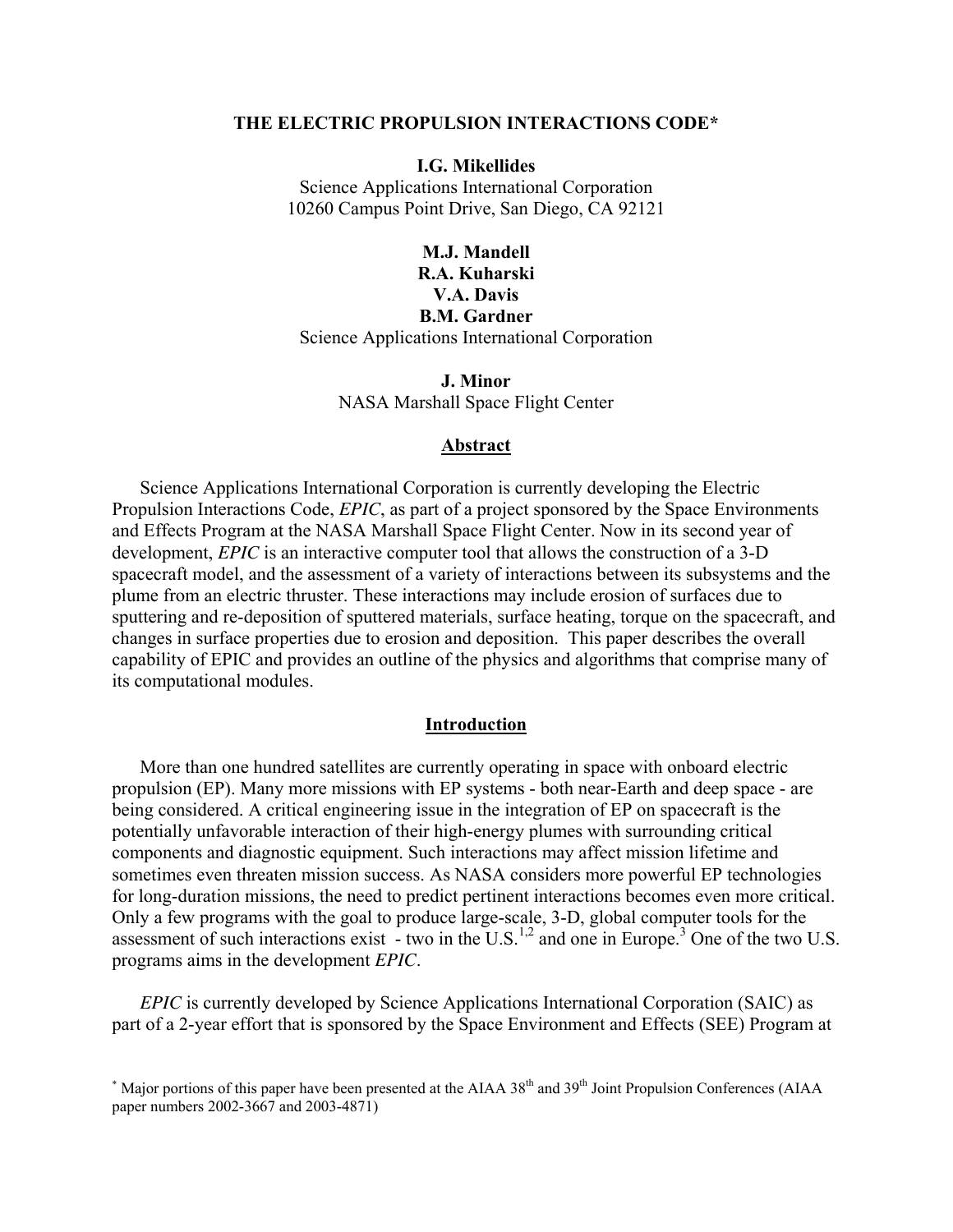the NASA Marshall Space Flight Center (MSFC). The objective is to produce an integrated modeling package that can be used to aid the design of spacecraft with onboard electric propulsion. The suite of computer tools is intended to allow both expert and novice users to investigate EP plume-S/C interactions. The code is built on the Module Integrator and Rulebased Intelligent Analytic Database (MIRIAD) architecture, which has formed the core of several NASA and Department of Defense programs.

## <span id="page-1-0"></span>**Overview**

In general, the spacecraft designer provides the following input to *EPIC*: satellite geometry and surface materials, thruster locations and plume parameters, case study parameters such as sputter yield coefficients, orbit and hours of thruster operation. The output may be in the form of contour plots of the plume map in space and of surface interactions on the 3-D spacecraft, 1-D plots along surfaces (e.g. erosion depth on a solar array as a function of distance from the thruster), integrated results over duration of mission (e.g. total induced torque in a given direction, total deposition of eroded material at a specific location on the spacecraft), list of results in text format for post-processing. *EPIC*'s various components have already been used to asses EP-spacecraft interactions for both the government<sup>[1,](#page-0-0)4</sup> and industry.<sup>[5](#page-18-2)</sup>

The computer tool (built for the Win32 platform) consists of the following main components:

- An enhanced version of the 3-D geometry-definition tool Object Toolkit (OTk) to facilitate interactive generation of the spacecraft geometry and materials.
- A 3-D interactions code built using the Module Integrator and Rule-based Intelligent Analytic Database (MIRIAD) architecture.
- A 2-D plume code that generates the plume map from an electrostatic thruster in the R-Z plane. A fast, 1-D Hall effect thruster (HET) algorithm is also part of the plume modeling capability. The algorithm is intended to provide a more quantitative estimate of the conditions near the thruster exit.

### *EPIC* **Architecture**

The bulk of *EPIC*'s capability is the 3-D plume-surface interactions code. The code is built on the MIRIAD architecture, which has formed the core of several NASA and DoD programs, and has allowed spacecraft designers to quickly and affordably model interactions between the spacecraft and the space environment. MIRIAD's open architecture provides a framework for integrating a variety of physical models and their constituent data into a single executable application. The application then allows the user to define systems of interest and perform parametric studies with relative ease. Ideally, any variable in MIRIAD can be included in a parametric study.

The main *EPIC* user interface and the code that integrates the various components are programmed in C# (C-sharp). C# is a new language developed by Microsoft that provides an easy-to-use object orientated way to program the windows user interface, and makes it extremely easy to combine components written in different languages using either the new Common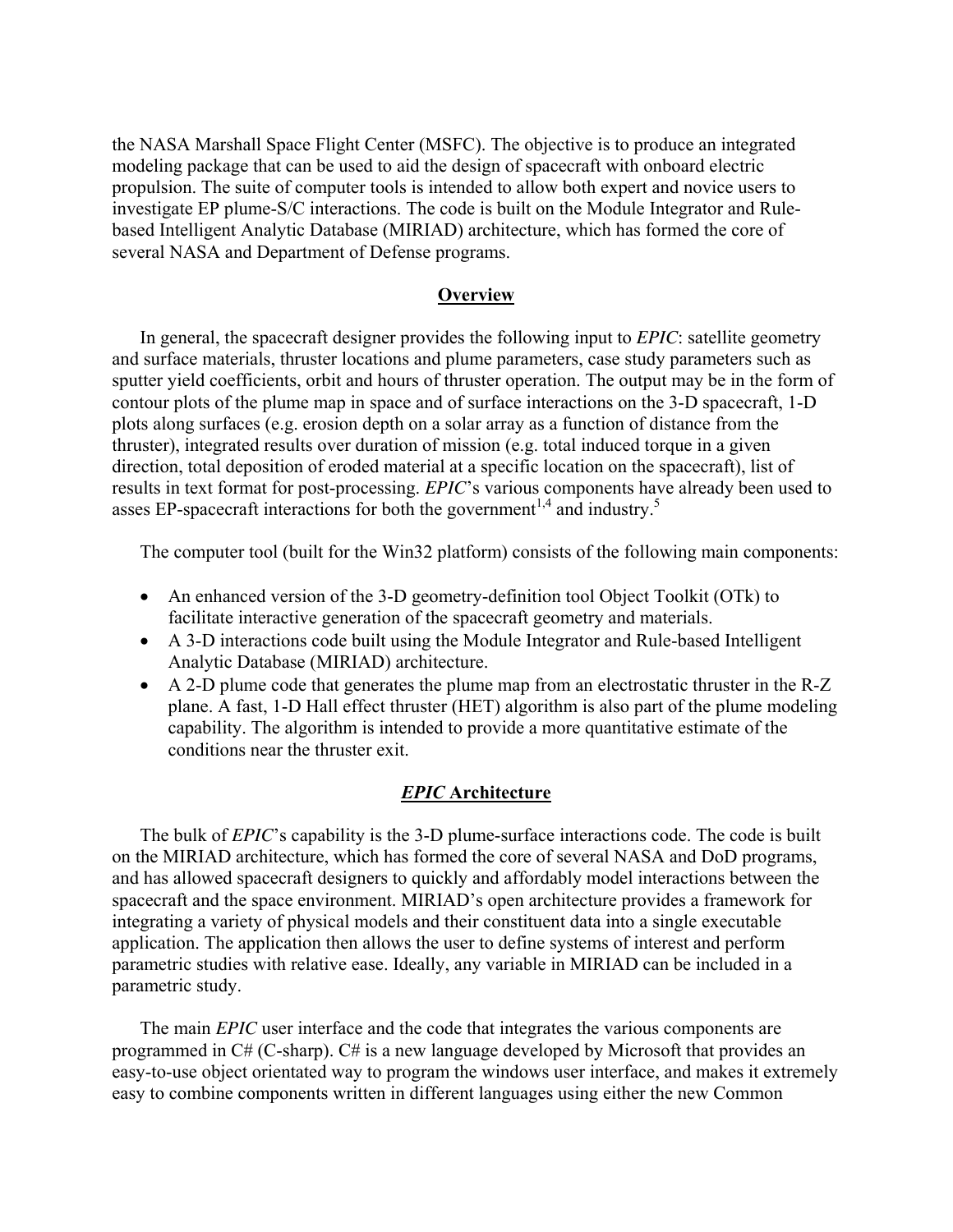Language Runtime (CLR) or the Component Object Model (COM) that has been the backbone of windows programs for years. The combination of C# and the CLR foundation classes is a very powerful and easy way to get the desired functionality in the user interface.

The most natural and powerful way to communicate with the MIRIAD data server that coordinates *EPIC* calculations is through COM. It was therefore particularly important to be able to use COM components in *EPIC*. Any COM or dot net client can access *EPIC*'s COM data server. For example EXCEL can be used to script calculations and manipulate data produced by *EPIC*. C# allows easy use of our COM- based 3-D viewer (MxOpenGlArena) for viewing the system and displaying surface information and spatial data.

## **Main Computation Components of** *EPIC*

### **Spacecraft model**

Object Toolkit is *EPIC*'s 3-D object generator. Originally developed to create spacecraft surface models for the *Nascap-2k* plasma interactions code,<sup>[6](#page-18-3)</sup> OTk has been generalized to allow for the definition of spacecraft models for other analysis codes. In particular for *EPIC*, employment of "Special Objects" has been allowed to facilitate the specification of thrusters as illustrated in Figure 1. "Special Objects" are objects understood by the target application that are included in Object Toolkit primarily to specify and display their location. They are therefore not a part of the spacecraft surface model. Each special object instance has an object type name (*e.g.*  "Hall Thruster"), an instance name (*e.g.* "SPT100-1"), and a set of properties that includes, at minimum, its position ("x", "y", "z"), thrust unit vector, and the color with which it is to be displayed ("r", "g", "b"). The properties can be edited for each special object instance in similar fashion to the attribute property values. Figure 2 shows the OTk spacecraft model of Figure 1 imported into the main *EPIC* interface, and the list of all materials associated with the spacecraft.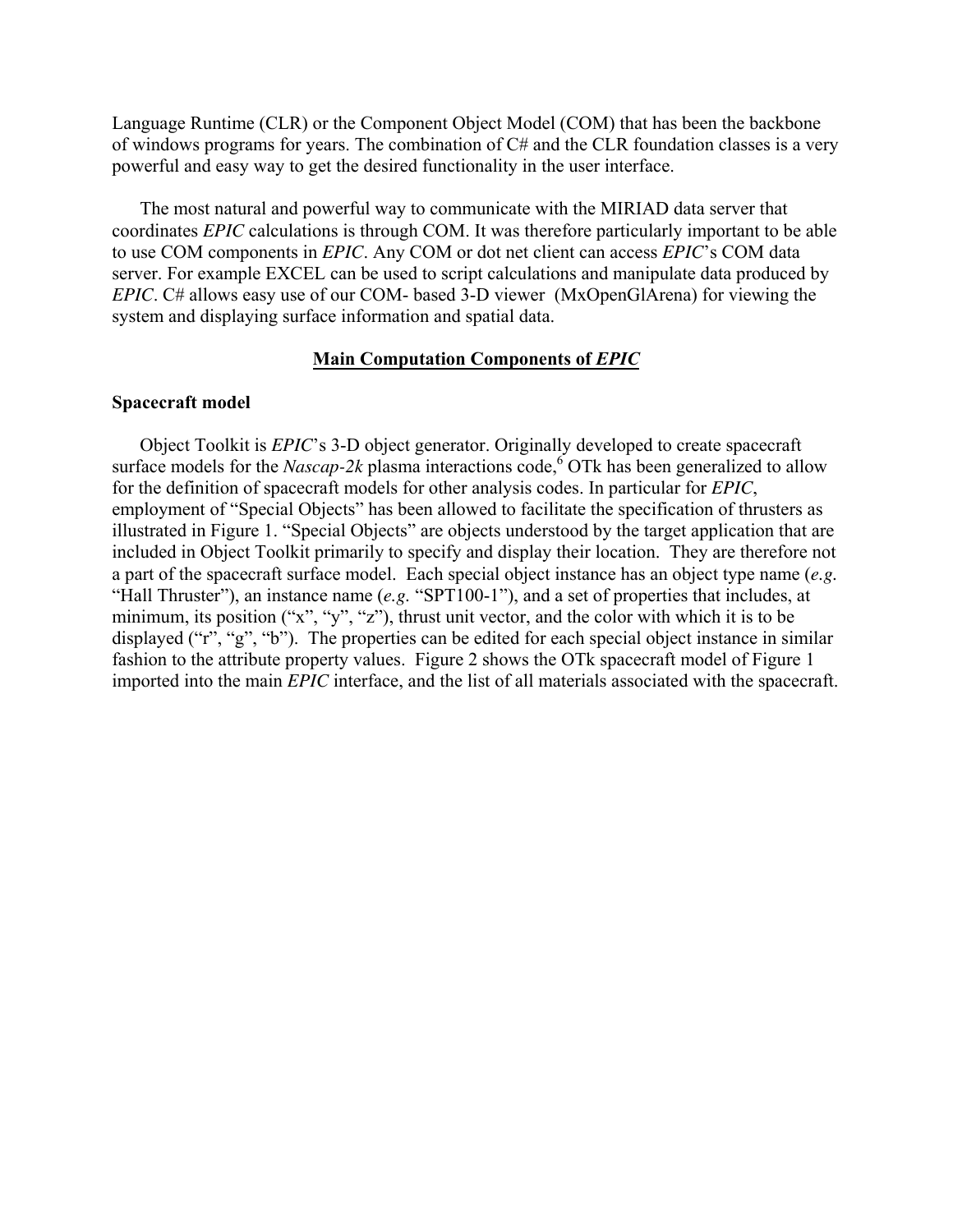

## **Figure 1. Object ToolKit-generated spacecraft showing various entity definitions and the thruster (in this case a Stationary Plasma Thruster, SPT-100) location.**

### **Electric propulsion plumes**

<span id="page-3-2"></span><span id="page-3-1"></span><span id="page-3-0"></span>Thruster plume definition in *EPIC* is performed using "PlumeTool" (Figure 3). The 2-D plume generation computational module allows the spacecraft designer to either import a plume map (produced by other codes) or generate it using the existing 2-D plume code. The 2-D plume code was written to model low-density EP exhausts such as those associated with electrostatic thrusters. The code uses parts from an existing, finite element (FE) code (*Gilbert*) that has been used in the past to solve a variety of problems involving Poisson's equation (e.g. see Mikellides, I.G., *et al.*<sup>[7](#page-18-4)</sup>). The generated plume maps consist of the spatial distributions of ion density and velocity. The model consists of three main components: a Lagrangian algorithm for determining the expansion of the main ion beam, a Particle-in-Cell (PIC) solver for computing the dynamics of the charge-exchange plasma, and an ideal-scattering algorithm that calculates the density and velocity of ions that are produced by elastic collisions with neutral atoms. The physics and numerics of each component have been described in detail in previous publications.<sup>1,[8,9,](#page-18-5)10</sup> Highlighted below are some of the fundamental principles behind the various plume model components.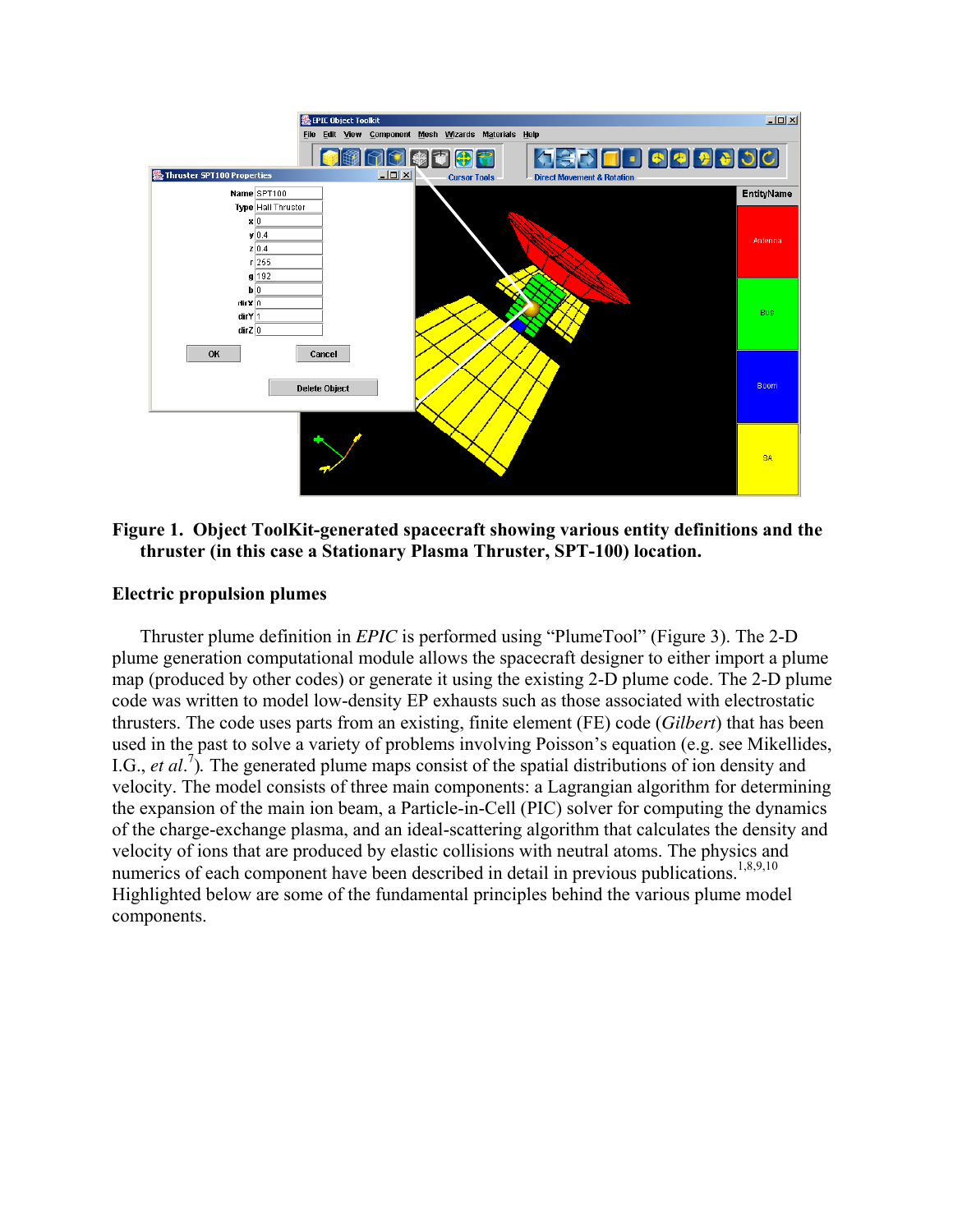

# **Figure 2. Main** *EPIC* **interface showing imported spacecraft object and thruster properties.**

*2-D Plume Physics Models*. The main ion beam is assumed to be a collisionless, singlyionized, quasi-neutral plasma expanding under the influence of the electric field. The latter is assumed to exist due to the presence of density gradients in the plasma. By comparison to heavyparticle motion, electrons reach dynamic equilibrium at much smaller characteristic times. The electron inertia term may therefore be neglected in the equation of motion. In the absence of electron-ion collisions and magnetic fields, integration of the conservation of momentum for the electrons leads to the Boltzmann relation, which can be expressed in terms of the electric potential as follows:

$$
\phi(n, T_e) = T_e \ln(n / n_\infty) \tag{1}
$$

where,  $\phi$  is the electric potential, n is the plasma density (n=n<sub>e</sub>=n<sub>i</sub>), T<sub>e</sub> is the electron temperature and  $n_{\infty}$  is the reference plasma density at zero potential.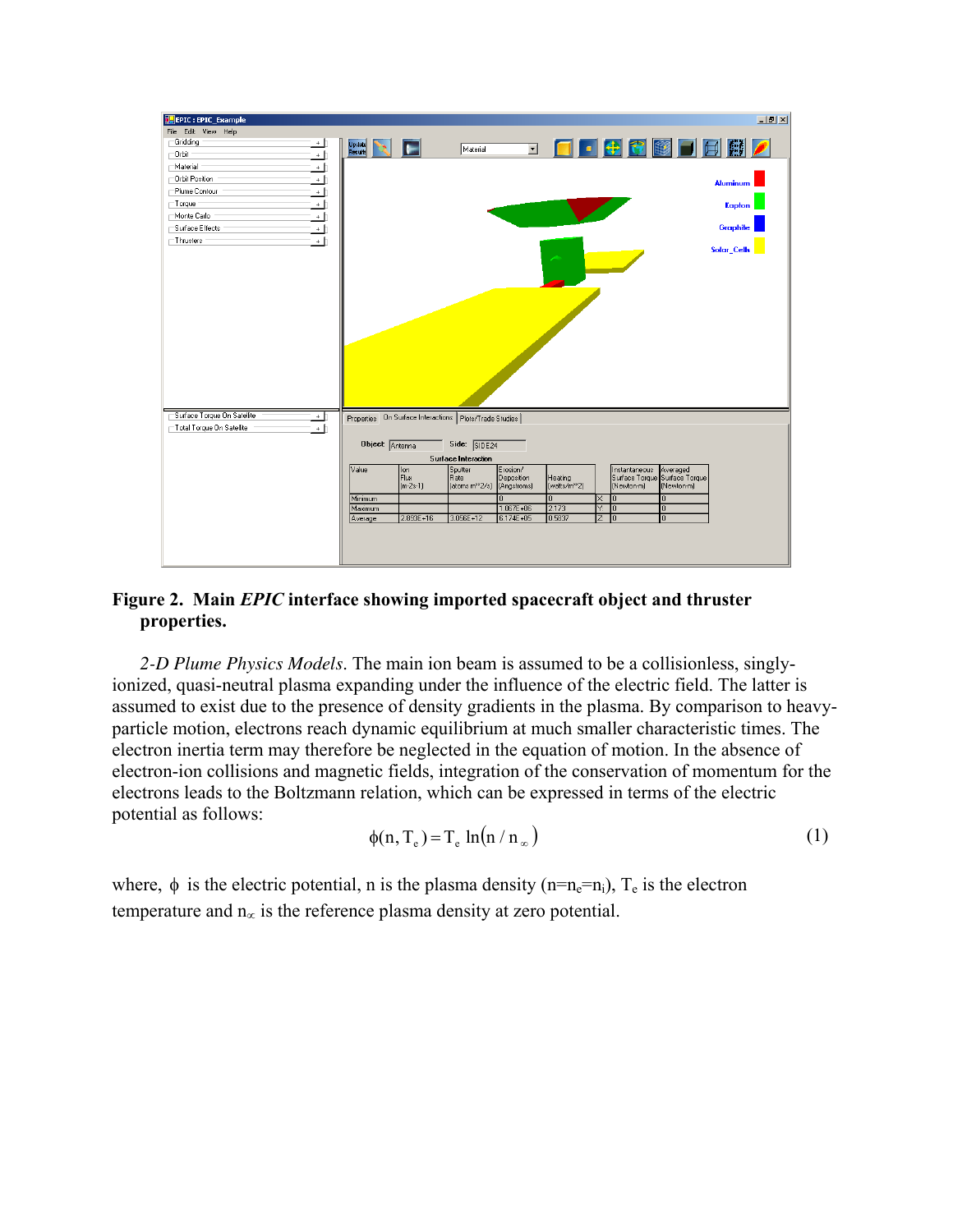

## **Figure 3. PlumeTool's Engine Specification window may be launched from the** *EPIC* **main interface.**

Ions are accelerated by the electric field,  $\vec{E} = -\nabla \phi$  according to,

$$
m_i \frac{D \vec{v}_i}{Dt} = -e \nabla \phi
$$
 (2)

where  $m_i$  and e are ion mass and electron charge, respectively. Since the drift velocity of the ions,  $\vec{v}_i$ , is much greater than their thermal velocity, the high velocity ions are modeled as a fluid. The steady state, conservation equations of mass and momentum are solved in 2-D (R-Z) geometry. The numerical algorithm for computing the expansion of the main ion beam is based on a Lagrangian approach in which discrete mass elements, or otherwise "macroparticles" are released from the thruster exit and are then "tracked" using fundamental trajectory kinematics.<sup>10</sup> The (normalized) current density profiles presently implemented along the exit of Ion and Hall thrusters are shown in [Figure 4.](#page-6-0) For an Ion thruster the current density profile is assumed to vary parabolically with radius, *i.e.* as  $[1-(r/r_{\text{outET}})^2]$ , where  $r_{\text{outET}}$  is the thruster outer radius. The ion velocity components  $V_r$  and  $V_z$  are determined by assuming that all ions are emitted from a point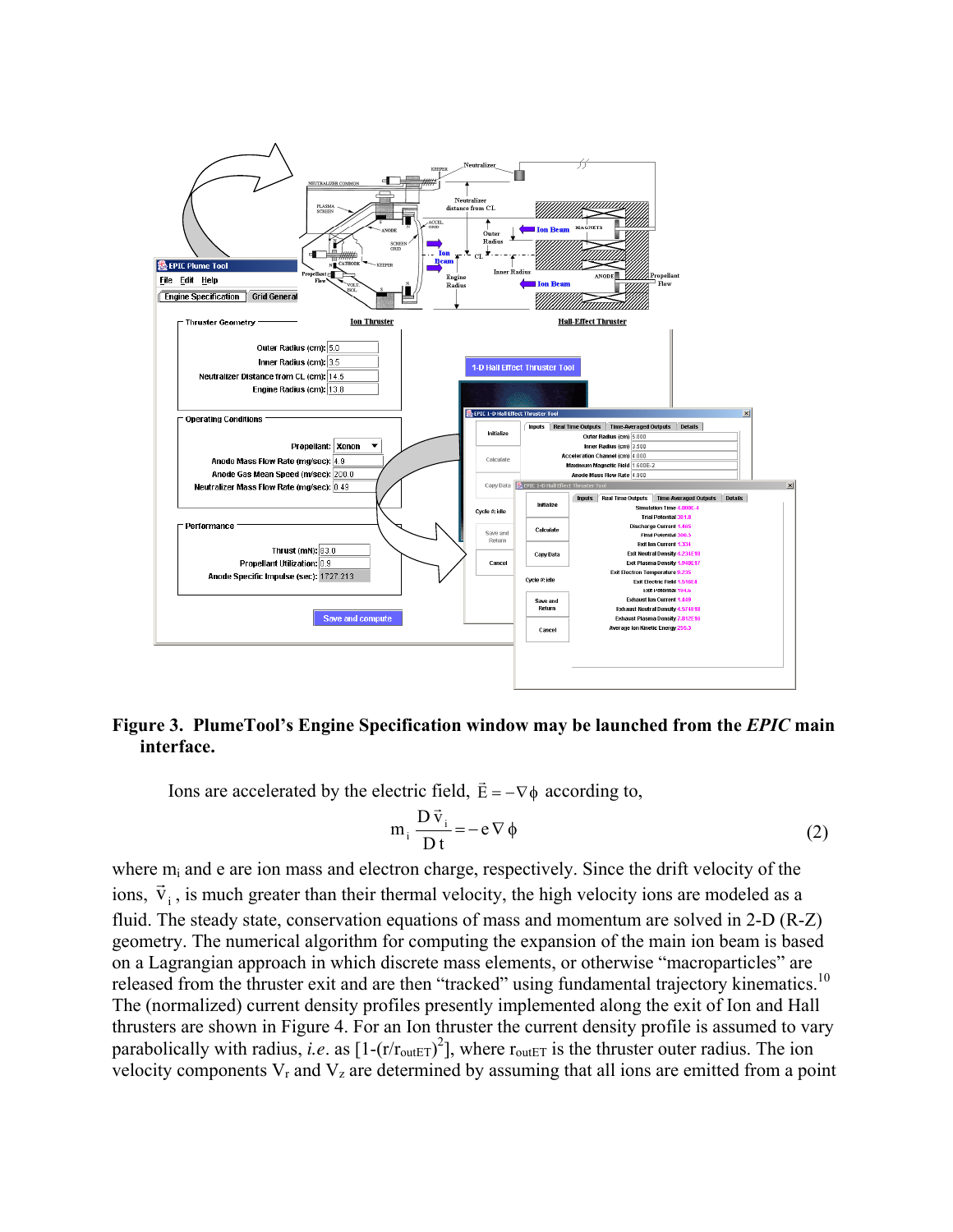source behind the acceleration grid, with a maximum divergence angle of  $\alpha$  (currently set at 20) deg). Thus,

$$
\overline{u}_{r} \equiv \frac{V_{r}}{|V|} = \frac{\tan \alpha}{\sqrt{\tan^{2} \alpha + \frac{1}{(r/r_{\text{outET}})^{2}}}}, \quad \overline{u}_{z} \equiv \frac{V_{z}}{|V|} = \sqrt{1 - \overline{u}_{r}^{2}}
$$
\n
$$
V = \sqrt{\frac{2eE_{b}}{m_{i}}}
$$
\n(3)

where  $E_b$  is the main beam energy. For Hall thrusters the current density and velocity profiles at the exit are based on extrapolation of integrated measurements from the Busek-Primex Hall thruster  $(BPT-4000)$ .<sup>[5](#page-1-0)</sup>

<span id="page-6-0"></span>

**Figure 4. Normalized current density profiles for Ion (left) and Hall thrusters (right).** 

The neutral gas density in space is mainly due to particles from the thruster and from the hollow cathode. The beam of neutrals from the thruster is computed using an annular anode gas flow model with isotropic emission from a ring. The profile of neutrals from the thruster is computed using two disk emissions defined by the solid angles subtended by each disk, and subtracting the smaller from the larger. $8$  The flow rate of neutrals from the thruster exit is estimated using the known anode flow rate and propellant utilization. The hollow cathode is offset by a distance  $r_{HC}$  from the thruster. Its axial location is assumed to be at  $z=0$ . The constanttemperature neutrals are emitted isotropically from the neutralizer, and their speed is estimated based on the same assumptions used for the thruster neutrals.

Fast ions from the main beam undergo charge-exchange (CEX) with neutral particles, resulting in slow-moving ions and fast-moving neutrals,

$$
f_{\text{fast}} X e^+ + \, f_{\text{slow}} X e \to f_{\text{slow}} X e^+ + \, f_{\text{fast}} X e \tag{4}
$$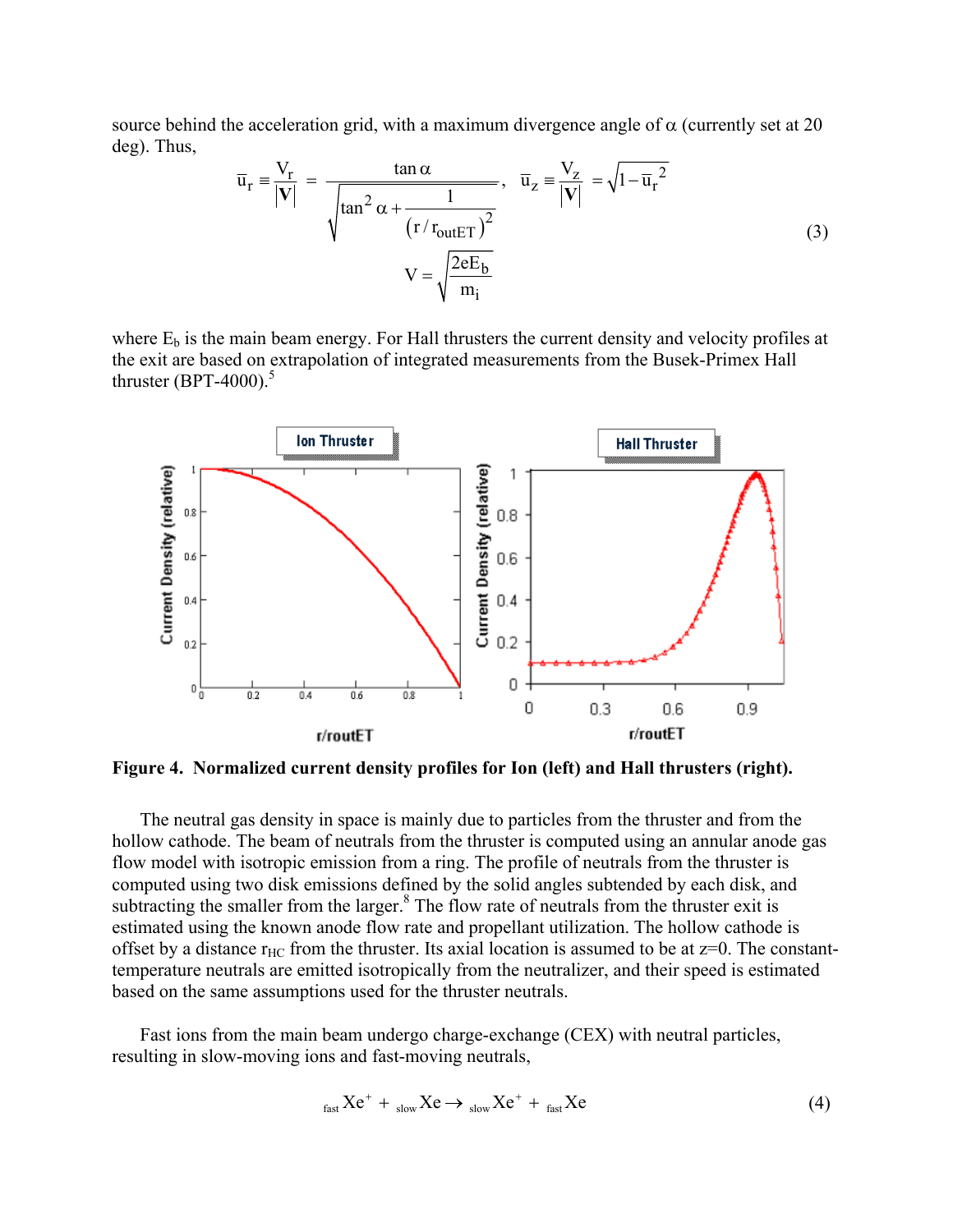In *EPIC*'s 2-D plume code, charge-exchange is computed using a two-dimensional PIC method. The rate of CEX-ion production rate  $\dot{n}_{CEX}$  is determined by,

$$
\dot{n}_{\text{CEX}} = n \vec{v}_i \sigma_{\text{CEX}} n_0 \tag{5}
$$

In eqn (5)  $n_o$  is the particle density of neutrals and  $\sigma_{CEX}$  is the cross section associated with the charge exchange collision. In contrast to the approach for the calculation of the main beam ions, where direct use of equation (1) provides the potential, the PIC algorithm solves the 2-D Poisson's equation on a finite element grid and iterates until steady state CEX densities and potentials are consistent. The plasma density in Poisson's equation is the sum of the main-beam and CEX densities. The first (computed by the Lagrangian method), and the prescribed neutral gas profile (above), are used as input for the calculation. The computed (total) ion particle density in Figure 5 shows clearly the CEX ion regions in the plume of an SPT-100.



### **Figure 5. Total ion particle density in the plume of an SPT-100 as computed by PlumeTool's 2-D code.**

With the revival of nuclear sources in space flight many EP systems are projected to operate at high power levels (>10 kW) for increased specific impulse and thrust. Main beam ion energies in such missions can range in the thousands of electron-volts (>5000 eV) with ion flow rates exceeding a few milligrams per second  $(>=3 \text{ mg/sec})$ . In these propulsion systems the need to quantify the effects of high-energy ions (>300 eV) that are produced by elastic scattering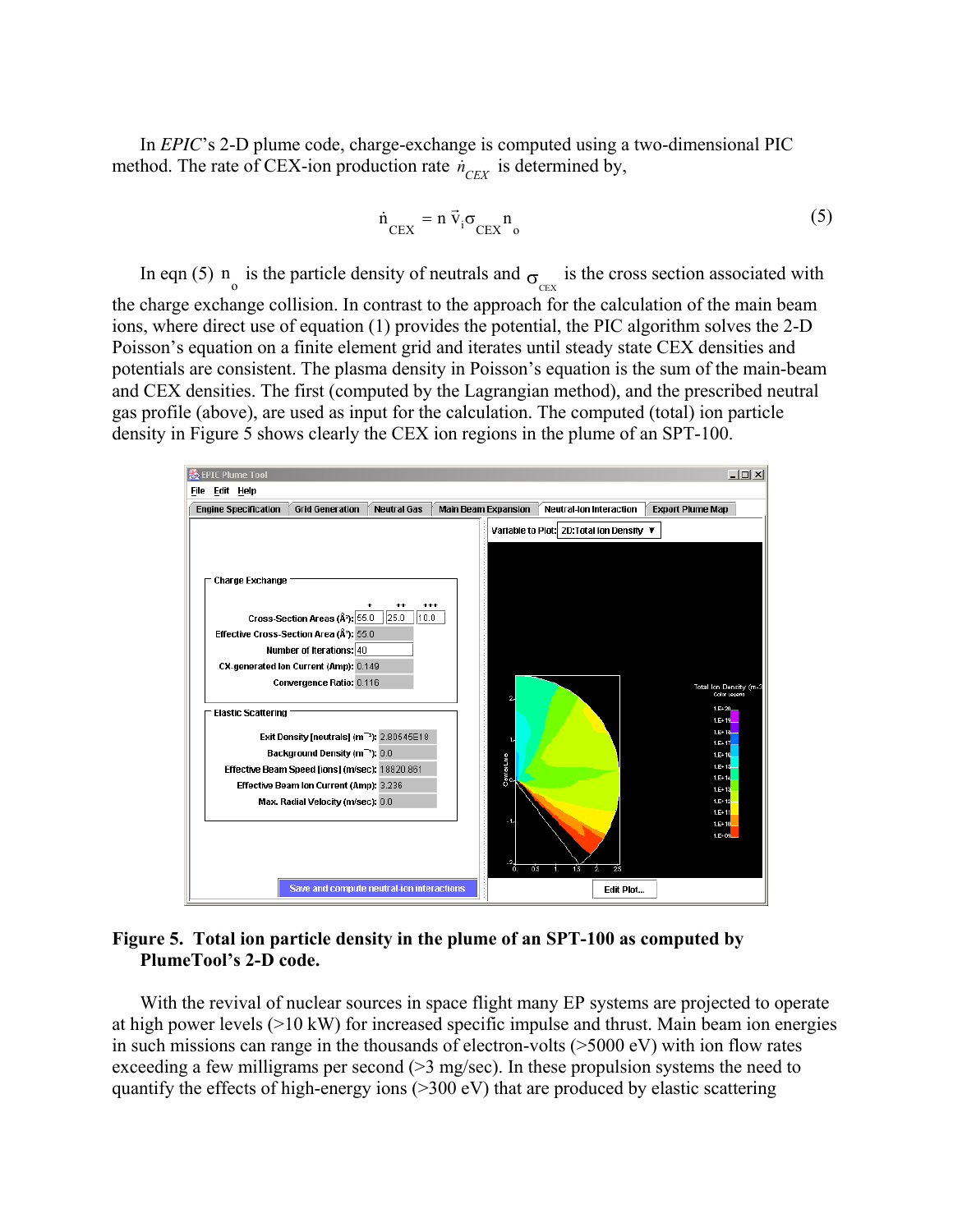between main beam ions and neutral particles becomes critical. The main reason is that these ions can be scattered to angles greater than those associated with the divergence of the main beam (which usually does not exceed 45 deg) and can therefore pose significant damage to surrounding spacecraft structures and diagnostics. An algorithm that determines the flux and energy of elastically scattered ions is part of PlumeTool; we outline here the basic approach.

In the classical sense, the differential cross section associated with an atomic collision can be calculated from the deflection angle,  $\Theta(b,E_c)^{11}$  $\Theta(b,E_c)^{11}$  $\Theta(b,E_c)^{11}$ 

$$
\Theta(b, E_c) = \pi - 2b \int_{r_m}^{\infty} \frac{dr}{r^2 \sqrt{1 - (b/r)^2 - (V(r)/E_c)}}
$$
(6)

where  $E_c$  is the center-of-mass collision energy, b is the impact parameter, r is the interatomic distance, rm is the *classical turning point* (point of nearest approach), and V(r) is the interatomic potential energy. In the center of mass frame,  $\theta$ , is given by  $\theta = |\Theta|$ ,  $0 < \theta < \pi$ .

The differential cross section is obtained from equation (7) as follows:

$$
I(\theta, E_c) = \frac{\partial \sigma}{\partial \Omega_{CM}} = \left| \frac{b}{(d\theta / db)\sin \theta} \right| \tag{7}
$$

where  $\sigma$  is the collision cross section. The solid angle is given by  $d\Omega = 2\pi \sin\theta d\theta$ . In the numerical model, given the angle and energy for each scattering pair (s-point to f-node as it will be shown later), the impact parameter is obtained by solving equation (6) using a Newton-Raphson method. The solution requires *apriori* knowledge of the interatomic potential function, V(r), which may in general have both attractive and repulsive contributions. At the high energies of interest in the present work  $(>=300 \text{ eV})$  the deflection function barely exhibits a minimum as the scattering is almost solely governed by the repulsive part of the interaction potential. In such cases the classical approach (vs. the more rigorous quantum mechanical approach<sup>12</sup>) is sufficiently accurate. Currently, only the repulsive potential function is included in the model. The coefficients that define the functional form of  $V(r)$  have been derived from averaged potentials by Amarouche, M., *et al.*<sup>13</sup> and are listed in Katz, I., *et al.*<sup>14</sup> The derivative in equation (7) is computed using a first order forward finite difference.

We refer to [Figure 6](#page-10-0) to describe the formulation used for the determination of the density, average velocity and average energy of the elastically scattered ions. It is assumed that at the scattering point "s", one scattering event occurs as the main beam ion flux,  $F_b=n_b$ , sub, s impacts one stationary neutral particle. Once scattered, each ion does not undergo another collision. Then the particle flow rate dN/dt (#particles N per unit time t) through the incremental surface  $dS = \rho^2 d\Omega$ , is given by:

$$
\frac{dN}{dt} = F_b I_{ion} \frac{dS}{\rho^2}
$$
 (8)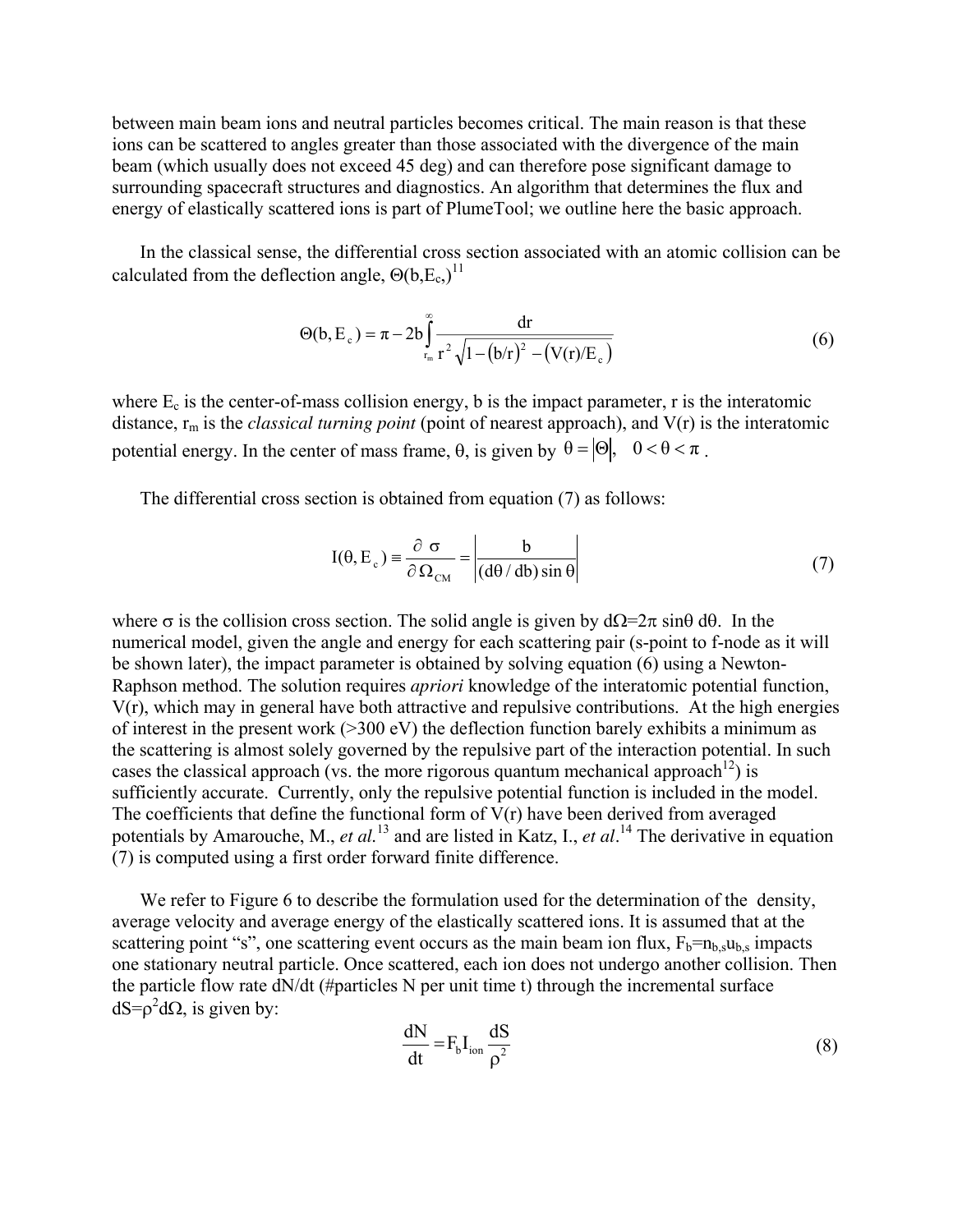where d $\Omega$  is the solid angle subtended by dS at point "s",  $I_{ion}(\theta) = \frac{1}{2}I(\theta) + \frac{1}{2}I(\pi - \theta)$  and  $\rho$  is the distance between "s" and field node "f". The particle flow rate is also equal to,

$$
\frac{dN}{dt} = n_{sf} u_{sf} dS
$$
 (9)

where,  $n_{sf}$  and  $u_{sf}$  are the elastically scattered particle density and speed, respectively, at the field node "f". Combining equations (8) and (9) we obtain,

$$
F_{sf} = n_{sf} u_{sf} = \frac{4F_b I_{ion} \cos \theta_{sf}}{\rho^2}
$$
 (10)

Equation (10) expresses the magnitude of the flux vector,  $F_{sf} = |F_{sf}|$ , at the field node location  $f(r_f, z_f, 0)$  due to scattering of the main beam flux  $F_b$  by a neutral at the scattering point  $s(r<sub>s</sub>, z<sub>s</sub>, \phi)$ . We note the additional term  $4\cos\theta_{sf}$  introduced in equation (10) by the transformation from the center-of-mass frame to the laboratory frame.<sup>9</sup>

It is also assumed that the distance between nodes is much larger than the mean free path for ion-neutral collisions. Since both momentum and kinetic energy are conserved in the scattering event we can write,

$$
u_{sf}^{2} = u_{b,s}^{2} \cos^{2} \theta_{sf}
$$
 (11)

which also yields the density of scattered ions at "f",  $n_{sf}$  as follows:

$$
n_{sf} = \frac{F_{sf}}{u_{sf}} = \frac{4n_b u_{b,s} I_{ion} \cos \theta_{sf}}{\rho^2 u_{b,s} \cos \theta_{sf}} = \frac{4n_b I_{ion}}{\rho^2}
$$
(12)

The contributions to "f" from all points "s" along the scattering ring defined by each scattering node at  $s(r_s, z_s, 0)$ , and by all nodes is summed as shown in equation (13),

$$
n_{f}(r,z) = \int_{V} \frac{4n_{b}I_{ion}}{\rho^{2}} n_{o} dV
$$
 (13)

where  $n_0$  is the neutral particle density at the scattering node.

Finally, we compute the average energy of the scattered ions at each field node using the energy flux and the particle flux as shown in equation  $(14)$  below. E<sub>sf</sub> is computed using equation (11).

$$
\overline{E}_f(r,z) = \frac{\int_{V} E_{sf} F_{sf} n_o dV}{\int_{V} F_{sf} n_o dV}
$$
\n(14)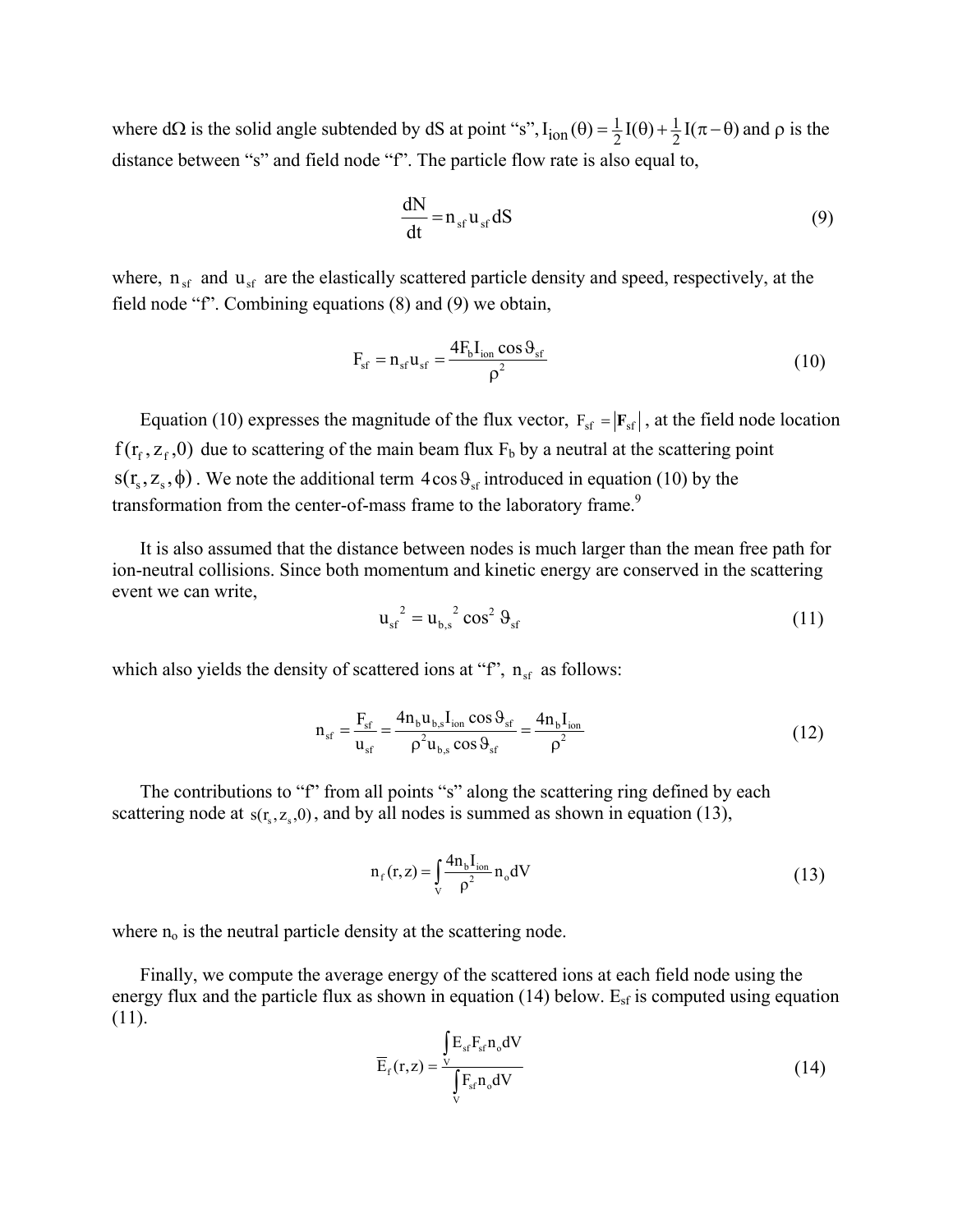<span id="page-10-0"></span>

# **Figure 6. Elastic scattering geometry used to formulate the generalized algorithm in**  *EPIC***'s plume code. The four (red) corners define a portion of the plume computational plane.**

Comparisons with idealized test problems and measurements have been conducted for the purpose of validating the algorithm. The comparisons showed good agreement and are described in Gardner, B.M., *et al.*, [10 a](#page-3-0)nd Mikellides, I.G., *et al*. [9 A](#page-3-2)n example calculation for the BPT-4000 plume is shown in Figure 7 (the computed main beam only is shown on the left). The computed particle density of the elastically scattered ions, when the thruster was operated in the laboratory, is depicted in Figure 7, right. The value of background pressure for this plume calculation was taken to be 3.3e-5 Torr. Figure 8 shows the plume map for an SPT-100 imported in the main *EPIC* interface.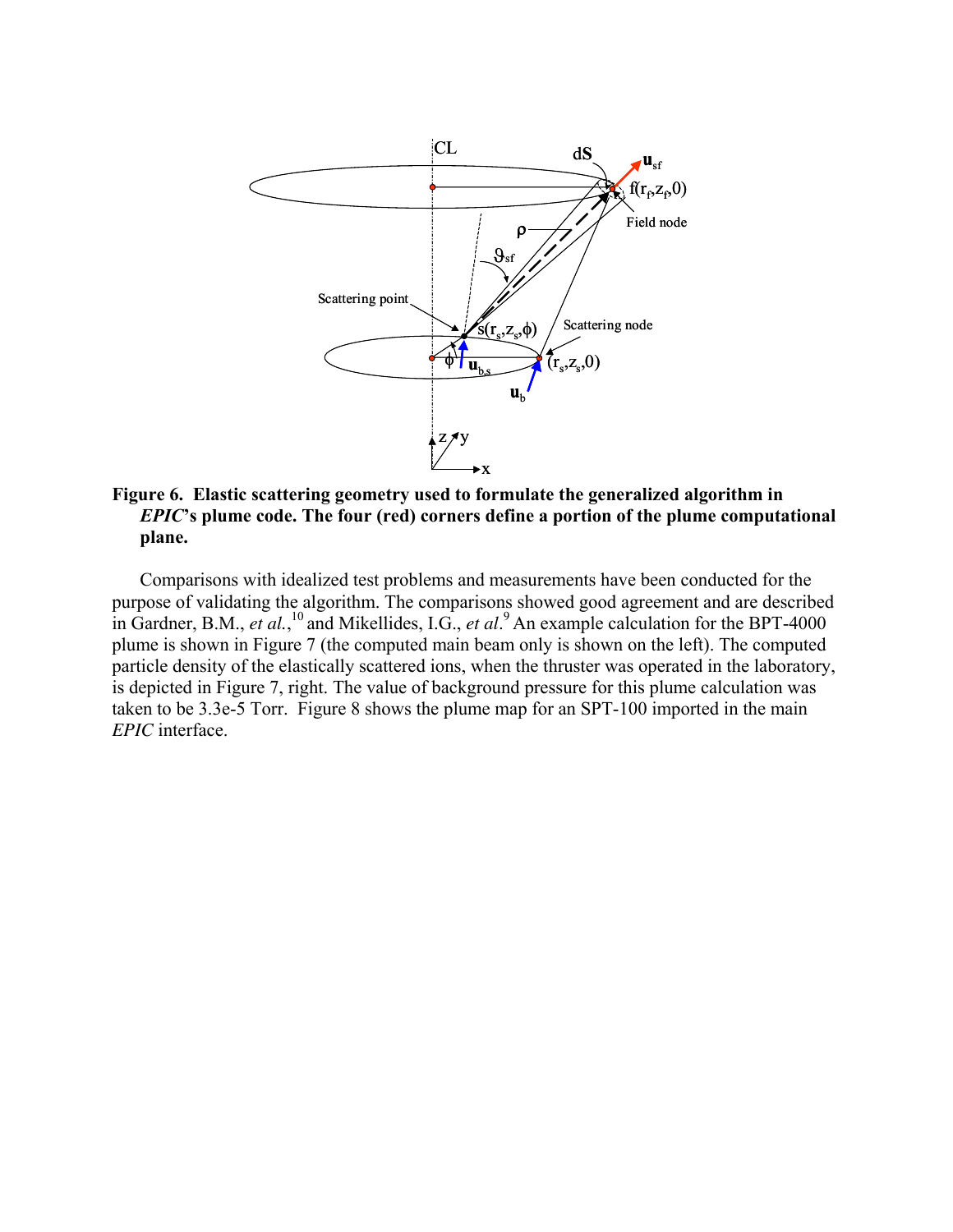

**Figure 7. Computed main beam (left) and elastically-scattered ion density (right) (using the** *EPIC* **algorithm), in the plume of the BPT-4000 engine operating in the laboratory (P=3.3e-5 Torr).** 



**Figure 8. Imported SPT-100 plume showing ion particle density profile.**

*1-D HET Code.* In electric propulsion systems such as HETs for example, it is difficult to predict conditions at the exit using empirical measurements exclusively. Furthermore, the effect of thruster geometry and operating conditions on the exhaust, and consequently the surrounding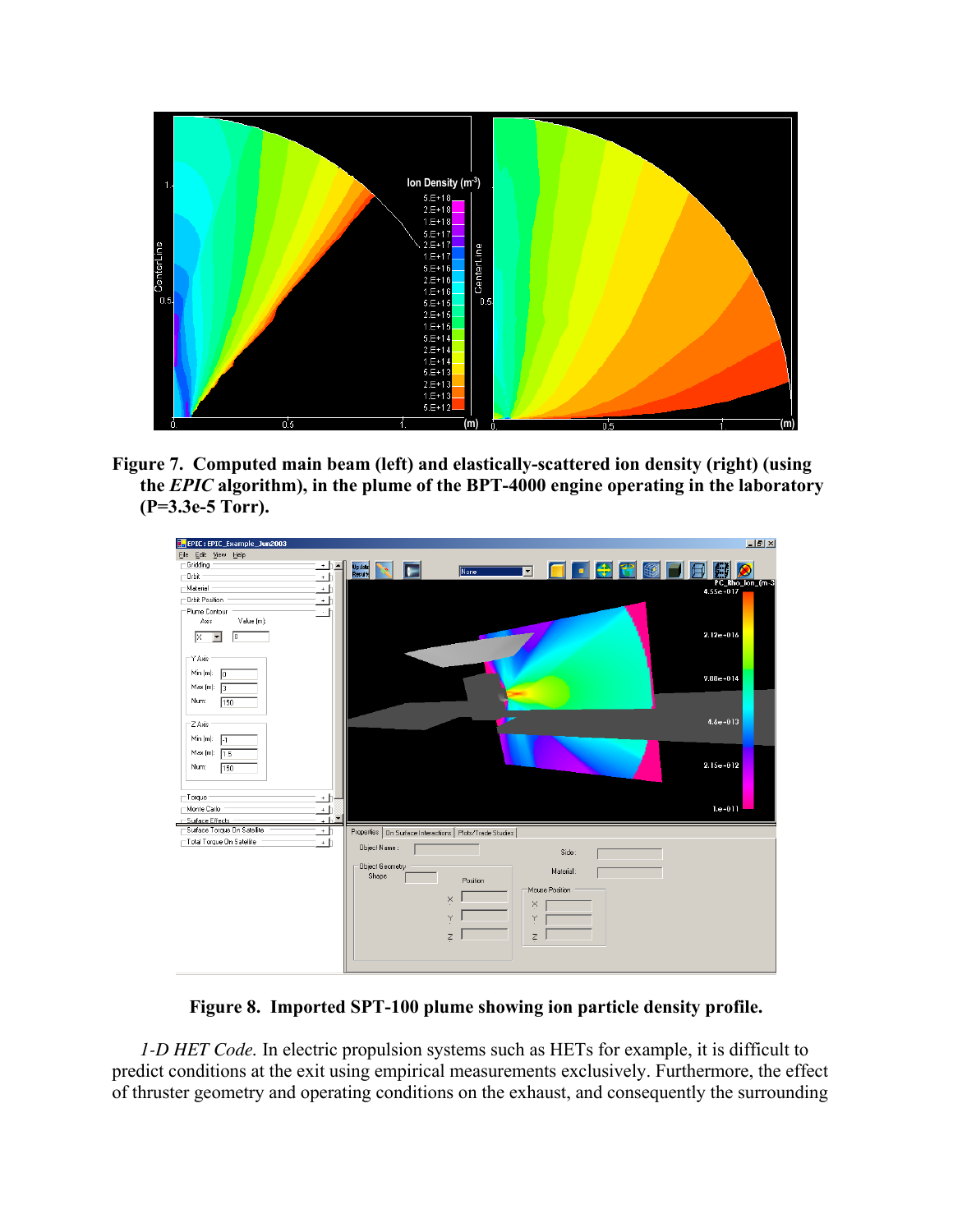S/C surfaces, is difficult to assess by simple extrapolation of measured quantities associated with a given thruster. Therefore, specifically for Hall thruster plumes *EPIC* incorporates a onedimensional computer model of the acceleration region, which can be launched from within PlumeTool, as shown in Figure 3. The physics include collisions of electrons with neutrals, ions, and walls. The electron energy treatment includes ohmic heating, thermal diffusion and convection, and losses due to ionization, collisions with walls and atomic excitation.<sup>15</sup>

#### **Plume-spacecraft interactions**

The ability to assess a variety of spacecraft interactions with electric propulsion plumes, in three dimensions, is the bulk of *EPIC*'s capability. The interactions models presently allowable by *EPIC* have been described in greater detail elsewhere.<sup>16</sup> We summarize here the most commonly used interactions capabilities of *EPIC*. It is noted *apriori* that *EPIC* does not account for any plume perturbations caused by the presence of the spacecraft. Therefore, except for straight-line shadowing, all interactions calculations are carried out using a fixed plume profile (as provided by PlumeTool).

*Fluxes to Surfaces.* The ion flux  $F_{ijk}$  (atoms  $m^{-2} s^{-1}$ ) at any point, i, on a surface j, due to plume component k, is calculated as follows:

$$
F_{ijk} = \rho_{ik} \mathbf{v}_{ik} \cdot \mathbf{n}_j \tag{15}
$$

where  $\rho_{ik}$  is the density at point "i" due to component "k",  $\mathbf{v}_{ik}$  is the ion velocity (m/s) at point "i" of component "k", and **n**j is the outward normal to surface "j". Fluxes to points on surfaces account for the interference ("blocking") by other spacecraft surfaces. Specifically, if a straight line between the point in question and the thruster orifice intercepts any other surface the flux is zero.

*Surface Sputtering*. The instantaneous sputtering rate (atoms m<sup>-2</sup> s<sup>-1</sup>) of a spacecraft surface "j" at a point "i" due to thruster plume impingement,  $R_{ij}^s$ , is

$$
R_{ij}^{S} = \sum_{k} Y_{ijk} F_{ijk}
$$
 (16)

where "k" is summed over the plume components and  $Y_{ijk}$  is the sputter yield at point "i" of surface "j" from plume component "k". The sputter yield depends on the material, the energy of the ions impacting the surface and the angle between the flux vector and the surface-normal. All formulae are fits to sputtering measurements using the following functional form:

Y(E, 
$$
\theta
$$
) = (a+bE)(1.00-0.72  $\theta$  +11.72  $\theta$ <sup>2</sup> -3.13  $\theta$ <sup>3</sup> -2.57  $\theta$ <sup>4</sup>) (17)

The yield is given in atoms/ion. The angular dependence is from Roussel *et. al*. [17](#page-18-12) 

*Erosion/Deposition.* The erosion/deposition rate at point "i" of surface "j" is the difference between the deposition and erosion rates.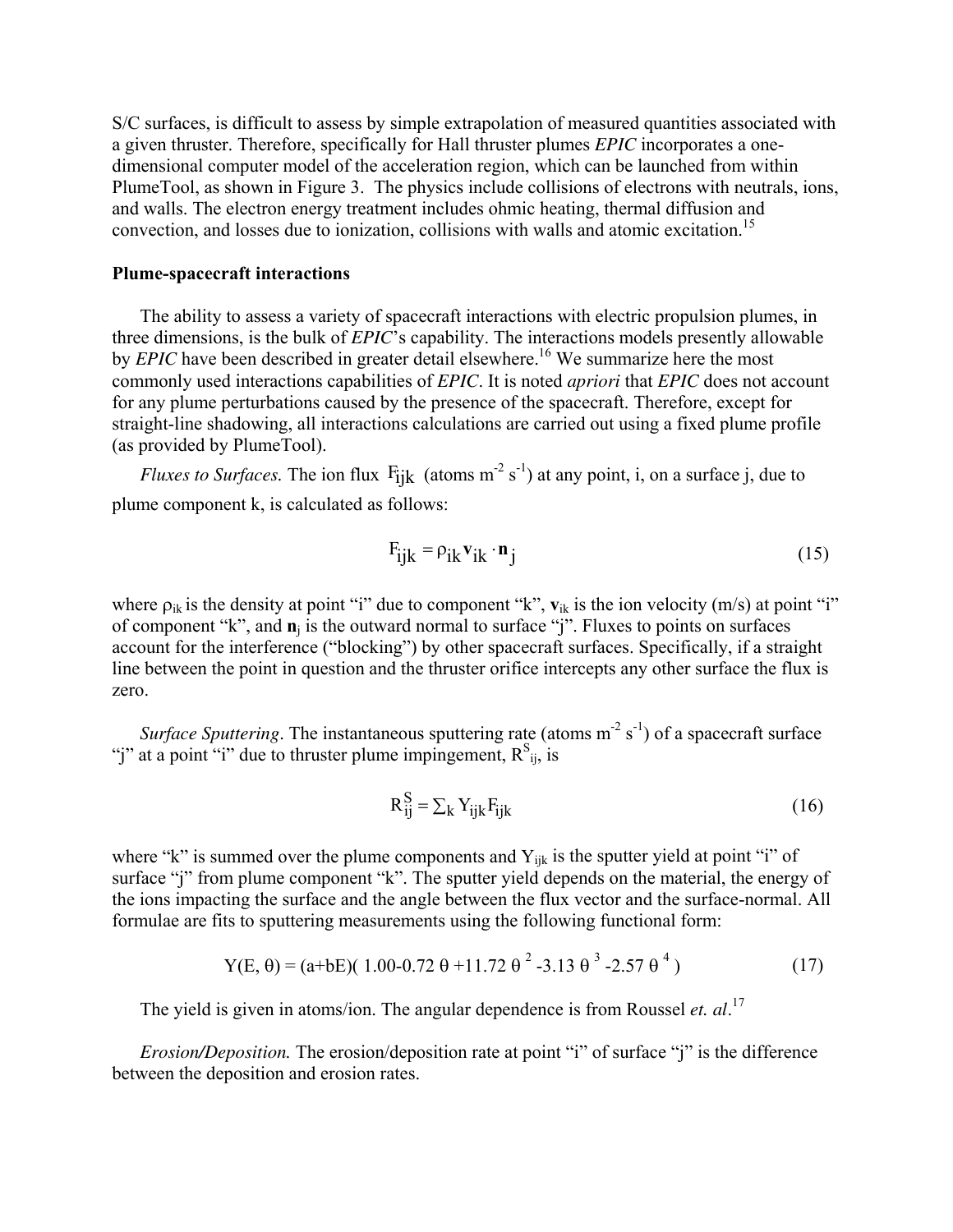$$
R_{ij} = R_{ij}^D - R_{ij}^S
$$
 (18)

If  $R_{ij} > 0$  it is a net deposition rate; if  $R_{ij} < 0$ , it is a net erosion rate.

The deposition rate is given by

$$
R_{ij}^{D} = \sum_{n} \left( R_{n}^{S} \cos \left( \theta_{ijn} \right) \frac{\Omega_{in}}{2\pi} \right)
$$
 (19)

where  $R_n^S$  is average sputtering rate of all the points of surface "n,"  $\Omega_{\text{in}}$  is the solid angle subtended by surface "n" viewed from point "i" and  $\theta_{\text{lin}}$  is the angle between the normal of surface "j" and a ray from the centroid of surface "n" to the point "i".

The thickness or depth is calculated from the total particle deposition/erosion and the material "Density (gm cm-3)" and "Molecule mass" of the underlying material. Material properties are displayed on the "Material" sub-panel. The net erosion/deposition rate is computed at a randomly chosen selection of points over the mission (as specified in the "Monte Carlo" subpanel) and then averaged. The mission averaged value is the product of the mission averaged rate and the "Mission Duration (days)" shown in the Orbit sub-panel. This ensures that timedependent changes in spacecraft geometry (such as solar array sun-pointing) are included in the calculation.

For example, one may be interested in determining how long the thruster can be operated before material from the solar array is eroded below a critical thickness. The user can plot erosion of a specific element as a function of time of thruster operation as shown in Figure 9. The solar array element chosen is shown on the spacecraft. Additional variables may be plotted in this manner. The green line depicted on the plot of Figure 9 is material deposited on the antenna element that is highlighted in red in Figure 2.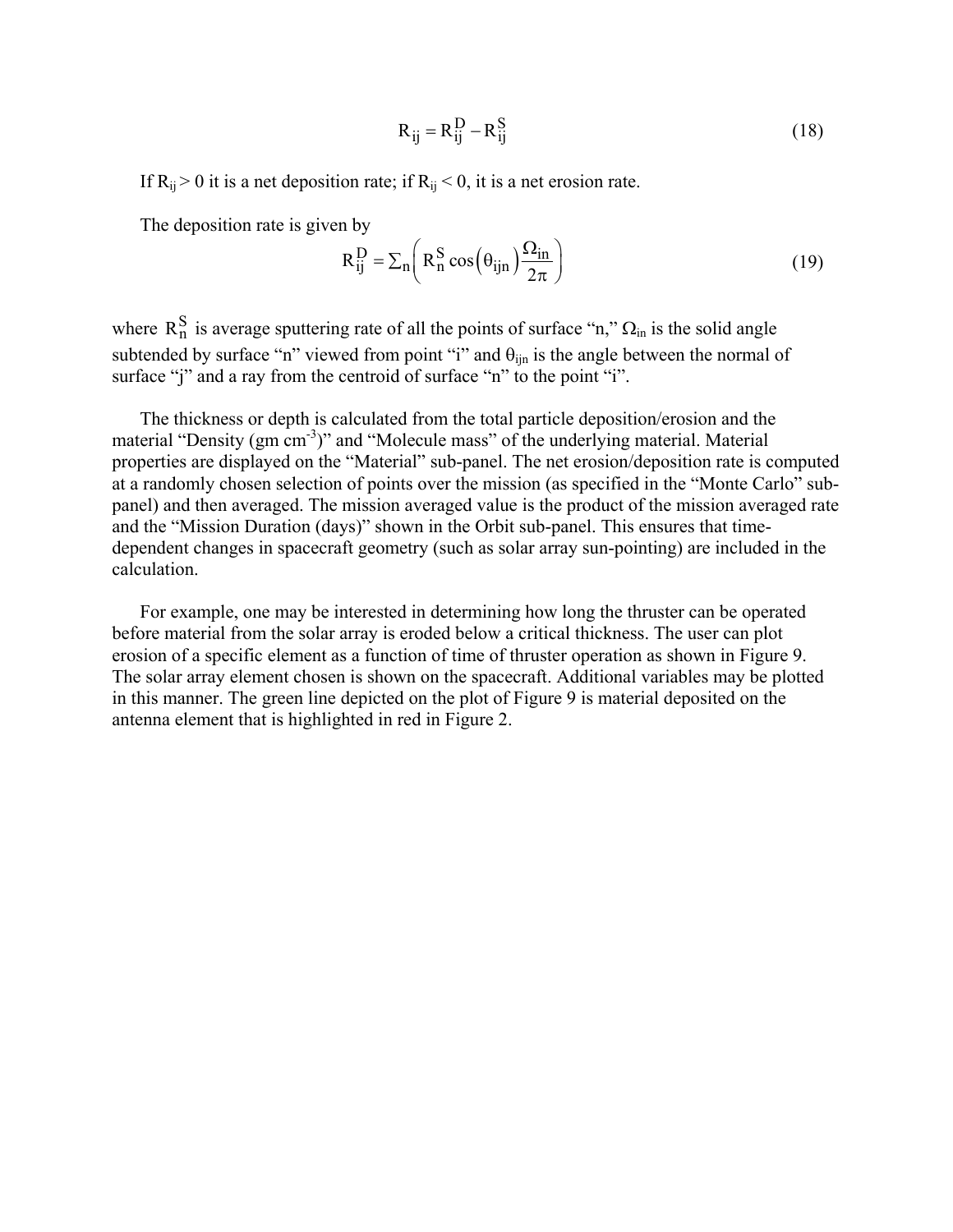

## **Figure 9. Trade studies may be performed using the Plots/Trade Studies tab. The plot shows erosion and deposition on critical spacecraft surfaces as a function of thruster operation time.**

*Induced Torques*. Many electric thrusters produce torques that are comparable to or larger than those produced by gravity gradient, solar radiation, magnetic and aerodynamic effects, but are generally far smaller than torques resulting from chemical propulsion. Thrusters used for stationkeeping or other purposes may produce unwanted torques, either directly or through the reflection of plume ions and neutrals from spacecraft surfaces.

There are in general two limiting cases for the reflection of plume particles from surfaces. In *specular* elastic reflection the component of momentum normal to the surface is reversed. Reflection from rough surfaces leads to *diffuse* reflection in which the outgoing particle travels in a random direction, *i.e*., particles are reflected in all directions regardless of the angle of incidence. In the case shown in [Figure 10](#page-15-0) (torque results are shown on the bottom left), specular reflection has been chosen. The general *EPIC* model used to determine the induced torques on the spacecraft during thruster operation accounts for contributions from the thrust and from the impingement of the exhaust on surfaces:

$$
\Gamma = \sum_{T} \Delta \mathbf{R}_{T} \times (-\mathbf{f}_{T}) + \sum_{j} \Delta \mathbf{R}_{j} \times \mathbf{f}_{j}
$$
(20)

where,  $f_j$  is the force imparted onto a surface j from plume particles,  $f_T$  is the thrust vector,  $\Gamma$  is the torque,  $\Delta \mathbf{R}_T$  is the position vector of a thruster from a reference point and  $\Delta \mathbf{R}_j$  is the position vector of a surface j from a reference point. In the model, the contribution from plume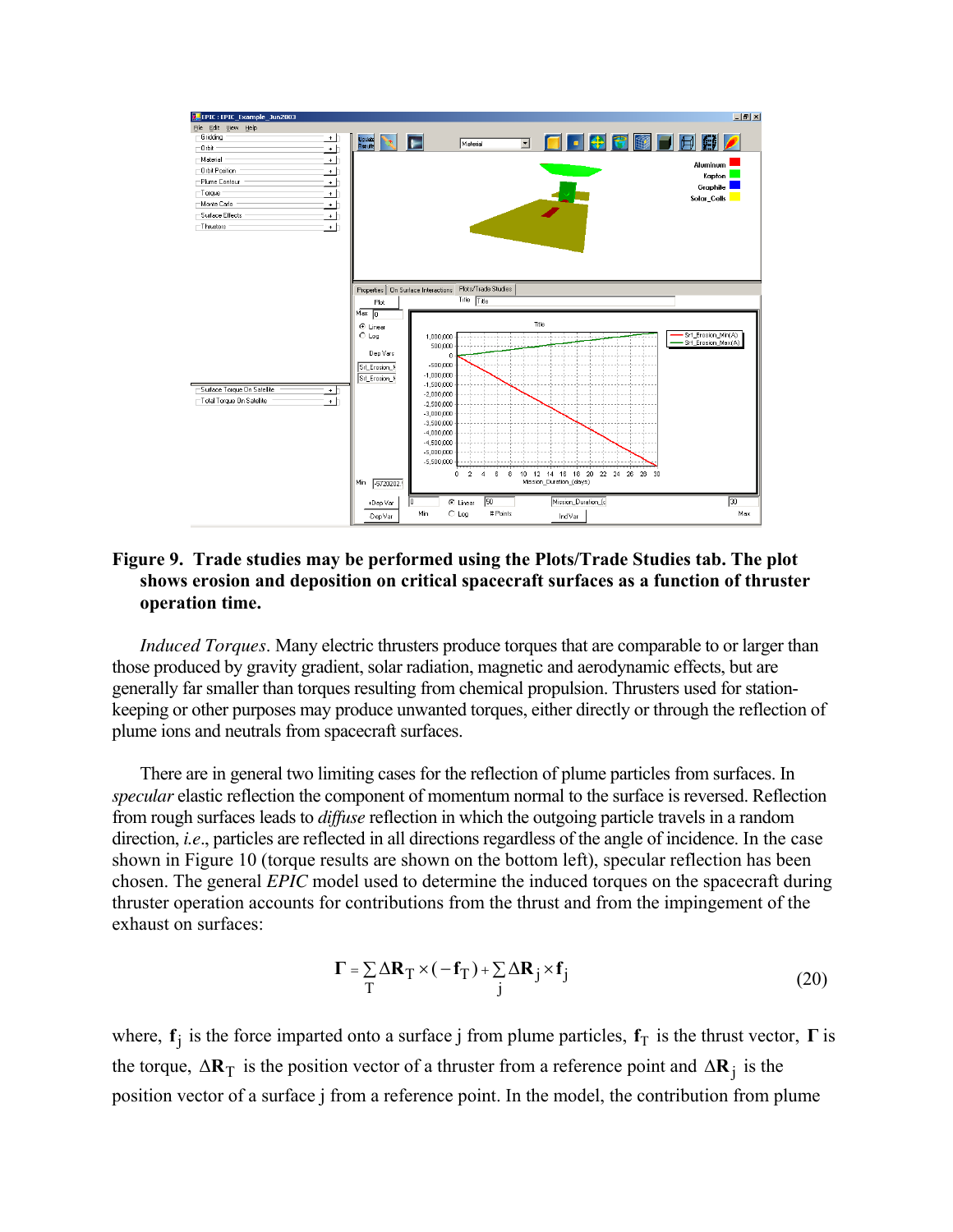impact is computed using one of the two limiting cases mentioned above: *specular* (elastic) reflection from the surface and *fully diffuse* reflection.

<span id="page-15-0"></span>

**Figure 10. Additional calculations and display options in** *EPIC***.** 

### **Summary**

The near and long-term benefits of electric propulsion are now widely recognized and accepted by both the government and the private sector. Solar-powered EP systems have been used successfully in numerous missions, with many more readied for near-term applications. Through Project Prometheus NASA now also focuses on nuclear electric propulsion (NEP) as the "way to defeat distance and time in exploring the outer planets." However, integration of EP systems on spacecraft presents serious barriers to implementation. In the absence of accurate assessments, interactions between the propulsion system and the surrounding spacecraft components may threaten mission success. Quantifying such interactions within the design of specific spacecraft is a complex task with no comprehensive tools for the spacecraft engineer in existence. In response to the growing need by the electric propulsion community for a standalone design tool that addresses these issues, SAIC is developing the Electric Propulsion Interactions Code, *EPIC*. *EPIC* is a windows-based interactive, computer tool that allows the spacecraft designer to conduct the complete interactions process including geometry definition, EP plume generation, and interactions evaluation in 3-D. A fully functional beta version of the tool was delivered to the SEE Program on July, 2003.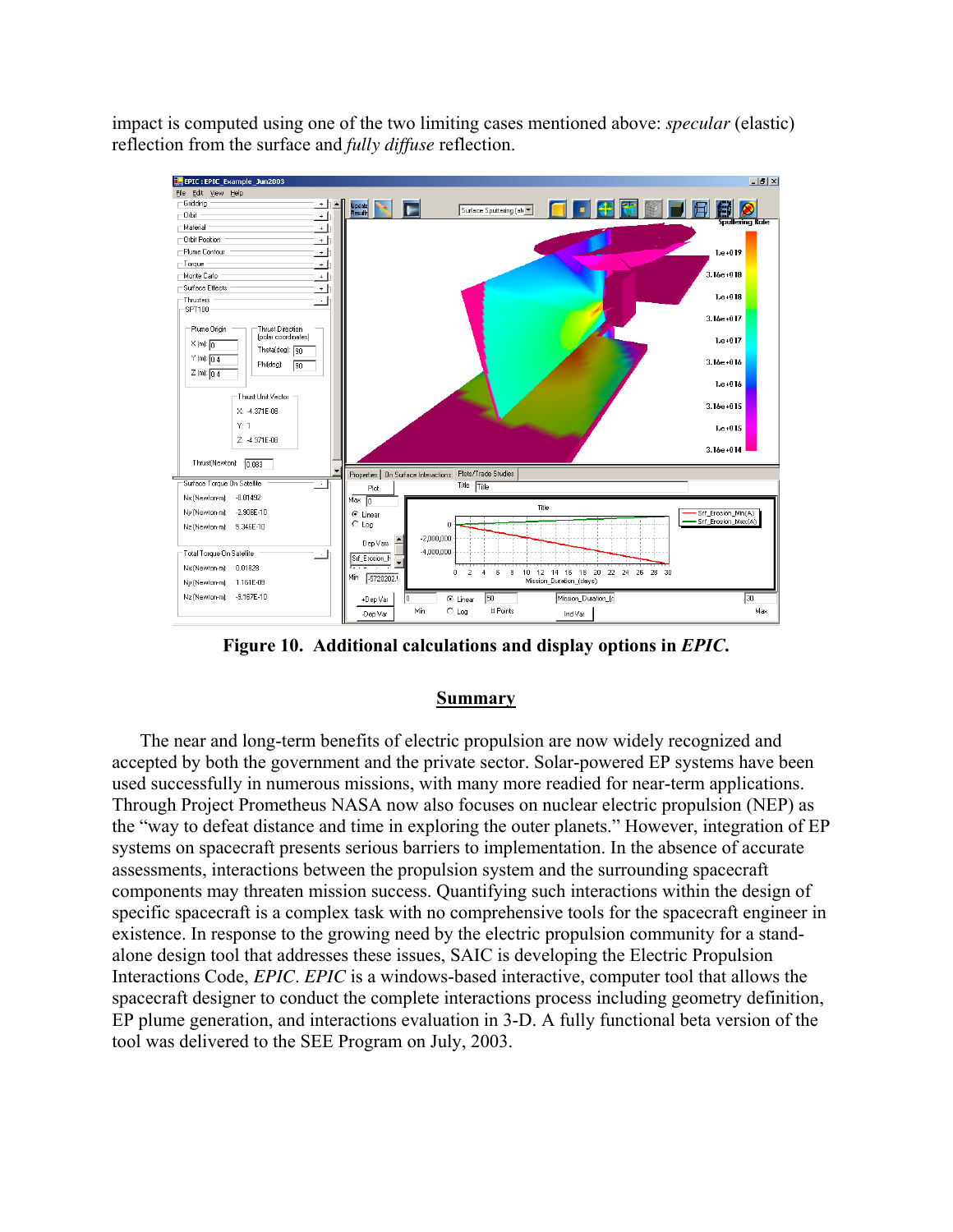# **Acknowledgments**

This work is supported by the Space Environments and Effects (SEE) Program at the NASA Marshall Space Flight Center under contract no. NAS 8-02-028.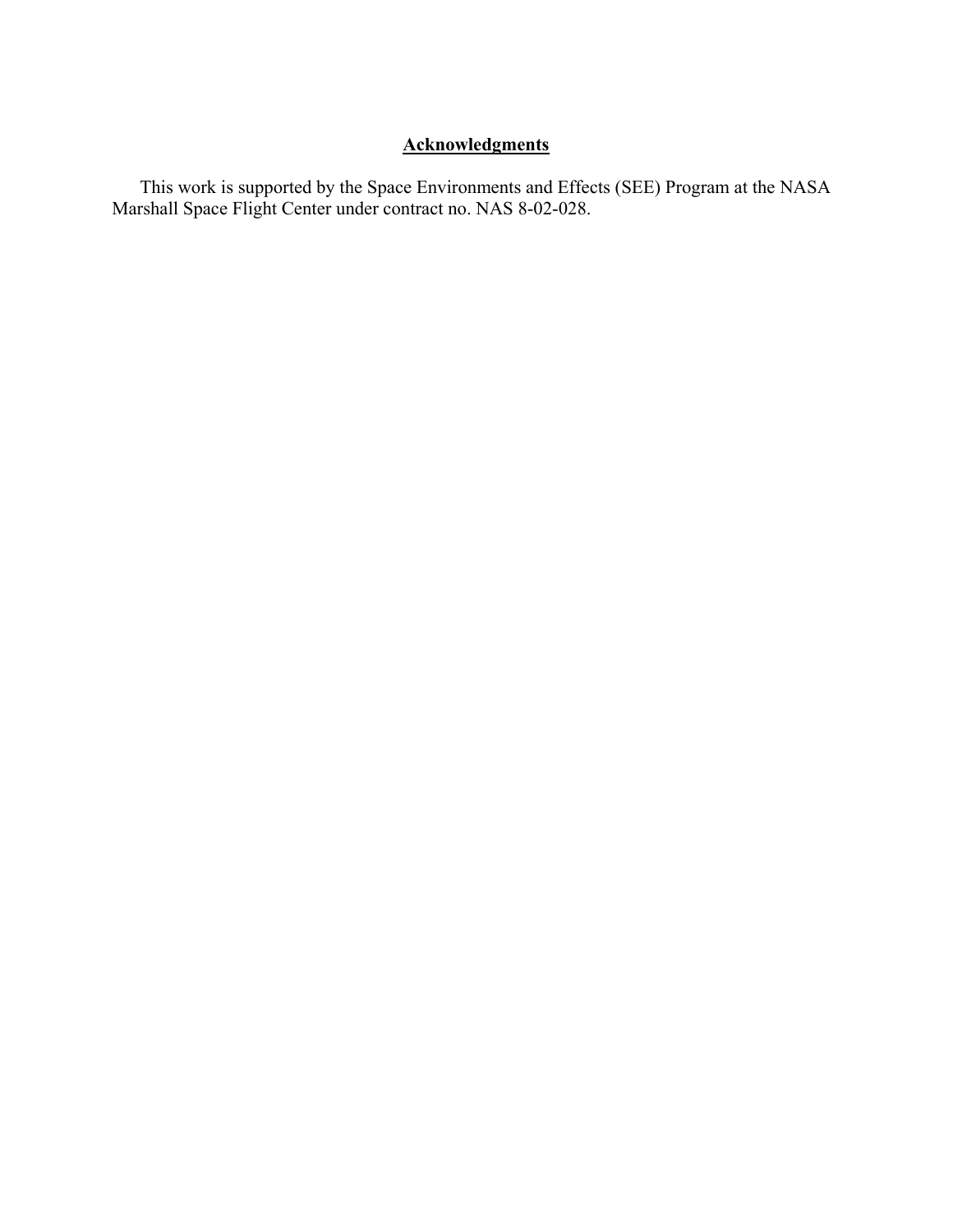## **References**

- 1. Mikellides. I.G., Kuharski, R.A., Mandell, M.J., Gardner, B.M., "Assessment of Spacecraft Systems Integration Using The Electric Propulsion Interactions Code (EPIC)," AIAA Paper 2002-3667, July 2002.
- 2. Fife, J.M., et al., "The Development of a Flexible, Usable Plasma Interaction Modeling System," AIAA Paper 2002-4267, July 2002.
- 3. Purrin, V., Pogarieloff, D., Metois, P., and Brosse, S., "PPS Effects on Satellites Analyses and Tools in Alcatel Space Industries," IEPC Paper 01-262, Oct. 2001.
- 4. Davis, V.A., et al., "Ion Engine Generated Charge Exchange Environment: Comparison Between NSTAR Flight Data and Numerical Simulations," AIAA Paper 2000-3529, July 2000.
- 5. Gardner, B.M., Katz, I., Davis, A. and Mandell, M. "Hall Current Thruster (HCT) IR&D Plume Environment Characterization and Electrostatic Return Current Assessment" Final Report for Lockheed Martin Space Systems Company (MTSD-DPR-01-16648), Jan. 2001.
- 6. Mandell, M.J., et al., "Nascap-2k, A Spacecraft Charging Analyis Code for the  $21<sup>st</sup>$ Century," AIAA Paper 2001-0957, Jan. 2001.
- 7. Mikellides. I.G., et al., "Assessment of High-Voltage Solar Array Concepts for a Direct Drive Hall Effect Thruster System," AIAA Paper 2003-4725, July 2003.
- 8. Mikellides, I.G., et al., "Plume Modeling of Stationary Plasma Thrusters and Interactions with the Express-A Spacecraft," J. of Spacecraft and Rockets, Vol. 39, No. 6, 2002, pp. 894-903.
- 9. Mikellides. I.G., et al., "The Electric Propulsion Interactions Code (EPIC): A Member of the NASA Space Environment and Effects Program Toolset," AIAA Paper 2003-4871, July 2003.
- 10. Gardner, B.M., et al., "Electric Propulsion Interactions Code, EPIC," Final Report (No. SAIC 02/2043) prepared under NASA Contract #NAS8 02028, Nov. 2002.
- 11. Child, M., Molecular Collision Theory, Academic Press, London, 1974, pp. 9-20.
- 12. Mott, N.F., and Massey, H.S.W., The Theory of Atomic Collisions, Ch. I,V and XII, Clarendon Press, Oxford, 1949.